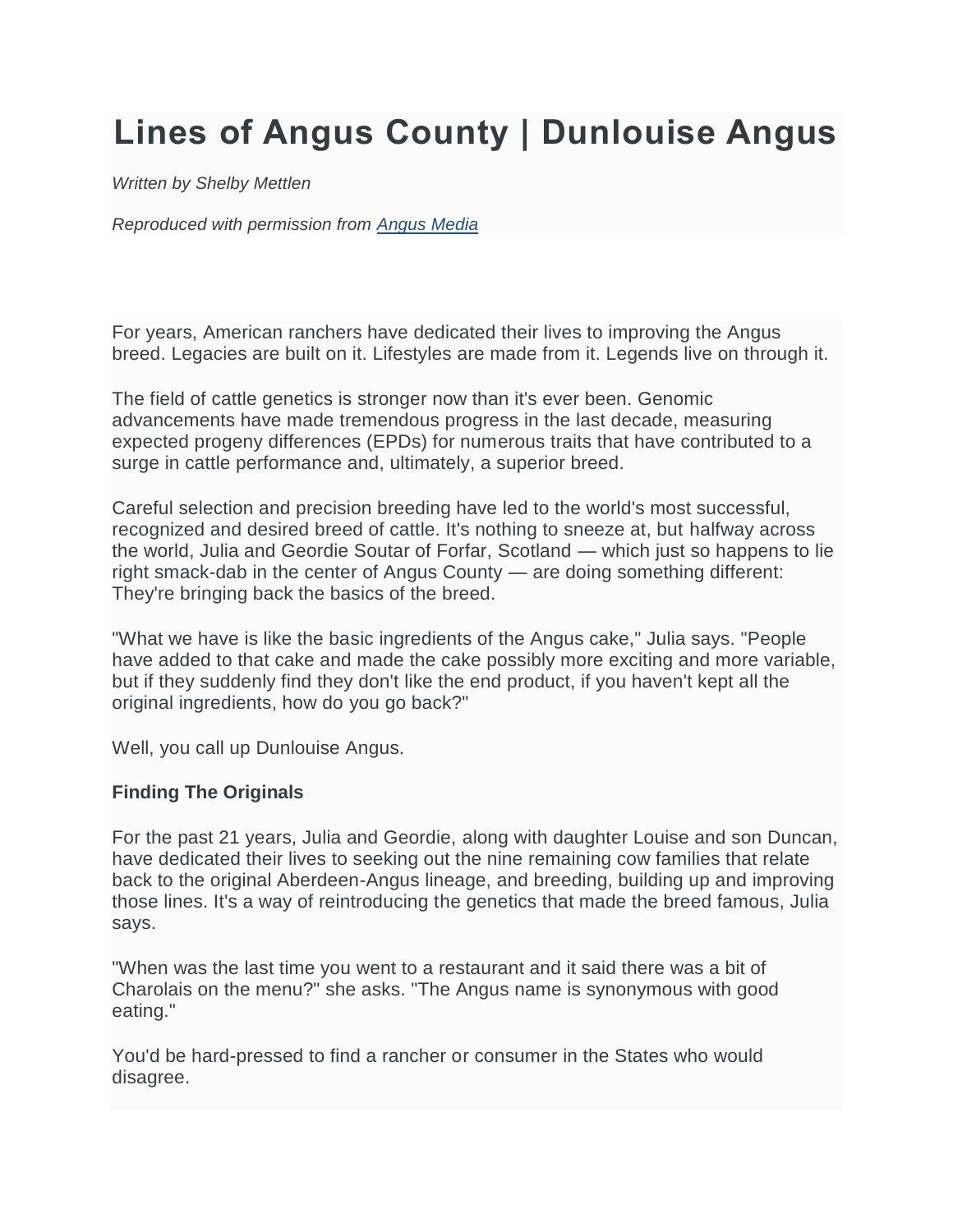Geordie, who initially trained to be an auctioneer, has been described by Montana rancher Harrison O'Connor as the "seed saver," Julia says.

Over the years, Geordie says he kept commercial cattle, but when he decided to "go the route" of registered Angus, he "wasn't enamored" with the cattle he saw.

"They weren't quite what I remembered from my days as a young guy in the cattle auctions," he says, "so I set out to acquire the cattle that were." The original Aberdeen-Angus lineage was on the edge of extinction, at the time recognized by the Rare Breeds Survival Trust (RBST) as "critically endangered," with fewer than 150 breeding females left in the world.

Working with RBST, a British organization, Geordie and Julia have succeeded in removing the cattle from their critically endangered status. Geordie says they never sold any females, "just built them up," through a combination of live animals and semen.

"Sometimes the starting point was pretty low, but if it was the only one left of that cow family, you had to play the hand you were dealt," he says.

With respect to RBST, Julia says, "We've had access to their exclusive library, because they know that we're working with the totally original bloodlines. We've actually had access to old semen that I know other people don't have access to."

Initially, the idea wasn't a conservation effort, Geordie explains. "It became a passion, almost an obsession, because the more we worked with these cattle, the more we liked what we saw.

"They were very placid, they were nice to work with and you could see why they had populated the world, because they worked," he continues. "They were so adaptable."

### **Adaptability Is Key**

Adaptable they are, considering that the Soutars have clients from the "snowy wastes" of northern Canada to the humid tropics of Colombia.

"We have a customer in Colombia who sends us pictures of our cattle looking out of the jungle," Geordie quips. "You know, they're looking out of palm trees! They adapt to a huge diversity of climates, and that's what's made them so successful."

Dunlouise sells its genetics "literally all around the world," Julia notes. Live animals can be sold in Europe, so the pair often ships cattle to countries like France, Germany, Spain, Switzerland, Sweden, Estonia, Portugal, Italy and Ireland. Embryos and semen are shipped to Canada, the United States, New Zealand, Colombia, Argentina, South Africa, Chile, Uruguay, Australia and Mexico, as well as all of Europe.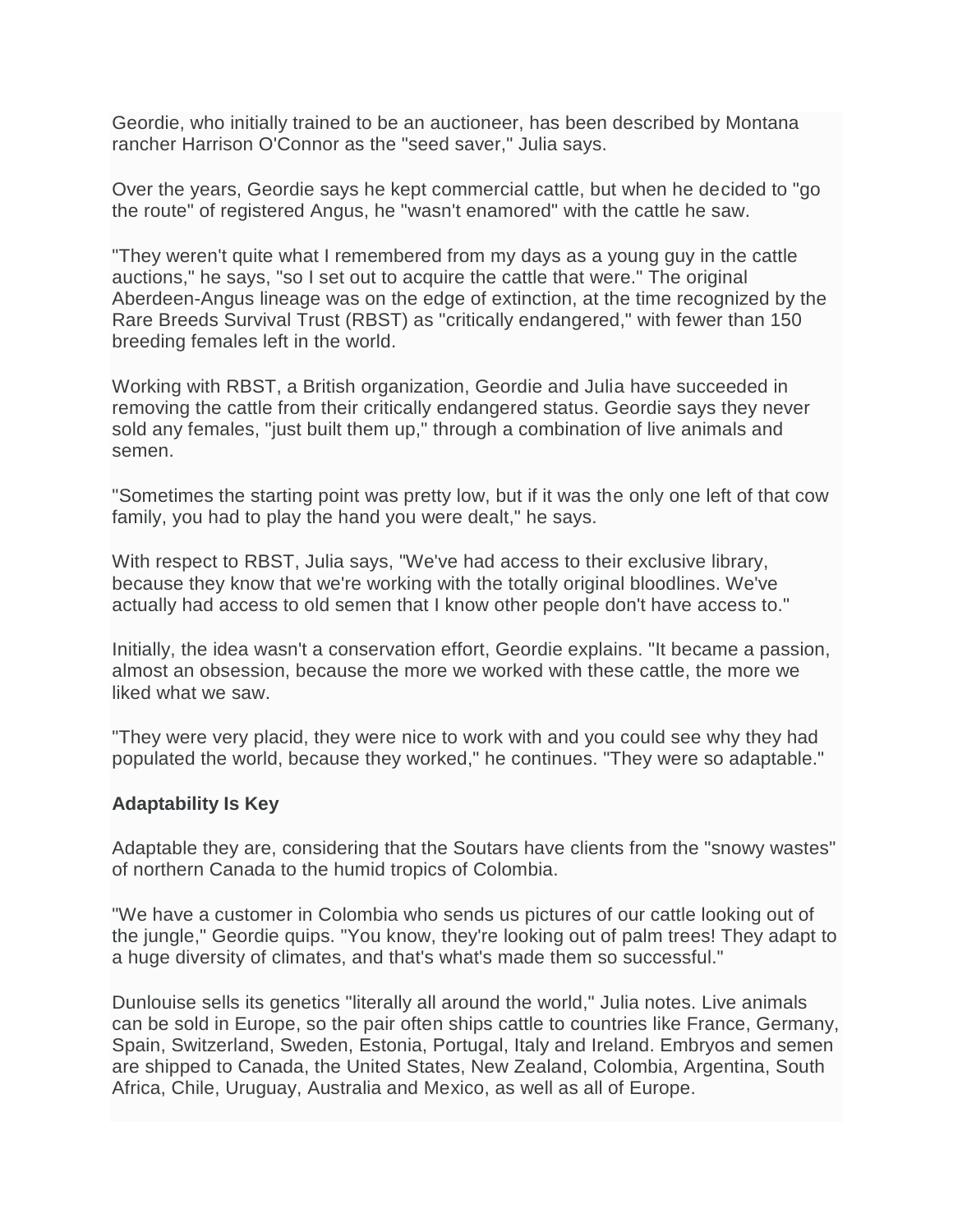Where's it all going? Well, says Geordie, predominantly the healthy-food sector.

That's where Dunlouise finds another niche: grass-fed beef.

"Our cattle are not feedlot cattle," Geordie points out. "The American model has basically been designed to consume corn because you had tons of cheap corn. Our cattle … work far better in a more natural environment."

Julia says their cattle thrive on a grassbased system, adding that their South American clients prefer a smaller, more sustainable system.

"They don't have the depth of soil. They can't till the land in a lot of these areas where they're raising cattle, so they need these smaller, vigorous animals," she explains. "In the parts of South America that we've seen, they're looking for a much more moderate, hardy animal — possibly more so than they are in the United States, certainly more so than they are in the U.K."

There appears to be a trend. Despite the breed's origin in the chilly north country of Scotland, the breed adapts well to warm environments where heat stress is likely, if not expected.

"They're looking for something that works in their climate," Geordie says of a customer from Uruguay. "What proves it to him is how our genetics work in his environment. Our cattle work in a very stressful environment."

It's the same story in Australia, Julia says. One long-standing customer in Victoria, Australia, has been "extremely successful" with Dunlouise embryos, conceiving 11 of the 13 embryos the first year.

"She will say … when they've had droughts, that she has to feed her native cattle less, and they still finish better," she says, with Geordie adding that it takes Dunlouise Angus about 40% of the feed it takes to finish her other cattle.

"These cattle are as valid today as they were 200 years ago, because they're the ultimate foragers," Geordie says. "They can do the job without a lot of cereal input. Grass-fed beef is seen as being very healthy, and these cattle are the ultimate converters of grass."

### **Marketing To A Diverse Clientele**

From their post near the northeastern coast of Scotland, the Soutars needed a way to effectively market their product. People needed to hear about it. Julia looked to the Internet — two decades ago.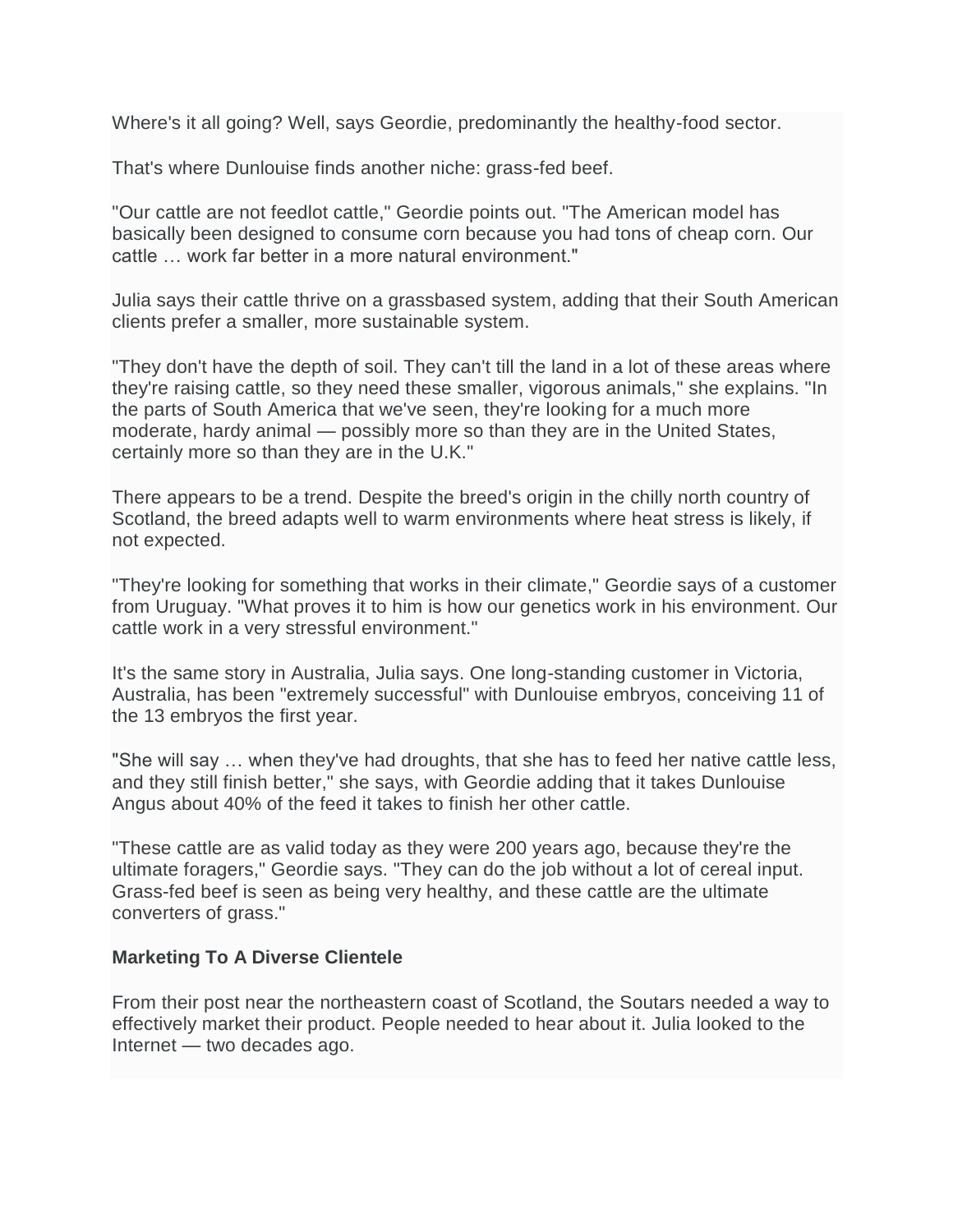"Geordie was propagating the numbers and you kind of think, we have this great product, but the world doesn't know about it — so what do we do?" Julia remembers. "TNT delivered a computer and said, 'You're on your own, assemble it,' " she laughs. "It was 20 years ago, so there weren't the shops to help you set up a website [like there are now]. We had to go to Dundee University (The University of Dundee) to find a young boy who was innovative."

He must have done the trick, because "very quickly" people responded. Dunlouise's first customers, from Sweden, are still with them today.

"Maybe some people feel that going totally native is maybe a step too far for them just at the moment, but there's always the half-bloods that you can go for," Julia encourages. "You can always buy the semen and hope to, as one of our friends in the States would say, 'Add a little more of the Aberdeen to your Angus.' "

So, what should you expect when you add a little more Aberdeen to your Angus?

"It just sort of brings them down in frame score, fleshes them out," she says. "It doesn't really matter how tall an animal is, the critical thing is how much flesh it's carrying."

To demonstrate this, Julia adds photos to the website, [dunlouiseangus.com.](http://www.dunlouiseangus.com/)

"Photographs are key, so that people can see the difference, can see what it is that you're advertising as the original genetics," she says.

The Soutars work with Paragon Veterinary Group to assist with exporting their embryos.

"It's not an easy job with changing protocols, as diseases have manifested themselves in the Angus breed," Julia says. "They've been obstacles that everyone has had to overcome to prove that there are none of those defects in the native Angus. It slowed the process down, but it has kept rolling on through the website. Everyone is connected online."

## **Keeping Calving Easy**

The Soutars look at a number of important traits to build in their herd, but it starts with a live calf. Julia points out that she sees customers ignore or minimize the importance of calving ease.

"These are short-gestation animals," she says.

"That is one of the key elements," Geordie adds. "A calf will grow a huge amount in the last few days before birth, so the trick is to get them born early … get it sucking the